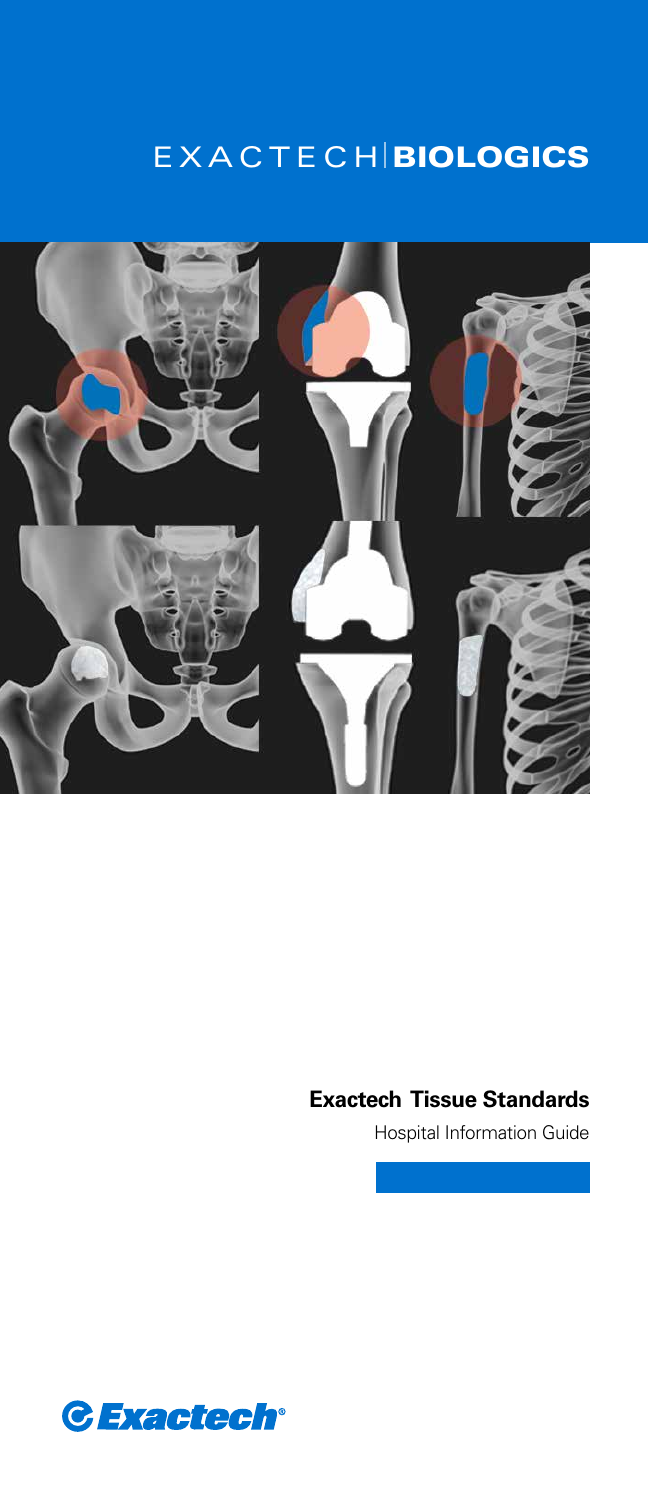## Exactech Biologics

Exactech recognizes the growing importance of biologics in bone repair and regeneration. We are developing a position of leadership by designing and acquiring the broadest range of biomaterials, delivery systems and surgical techniques while providing innovative, surgeon-driven solutions that are intended to mimic the body's tissue environment.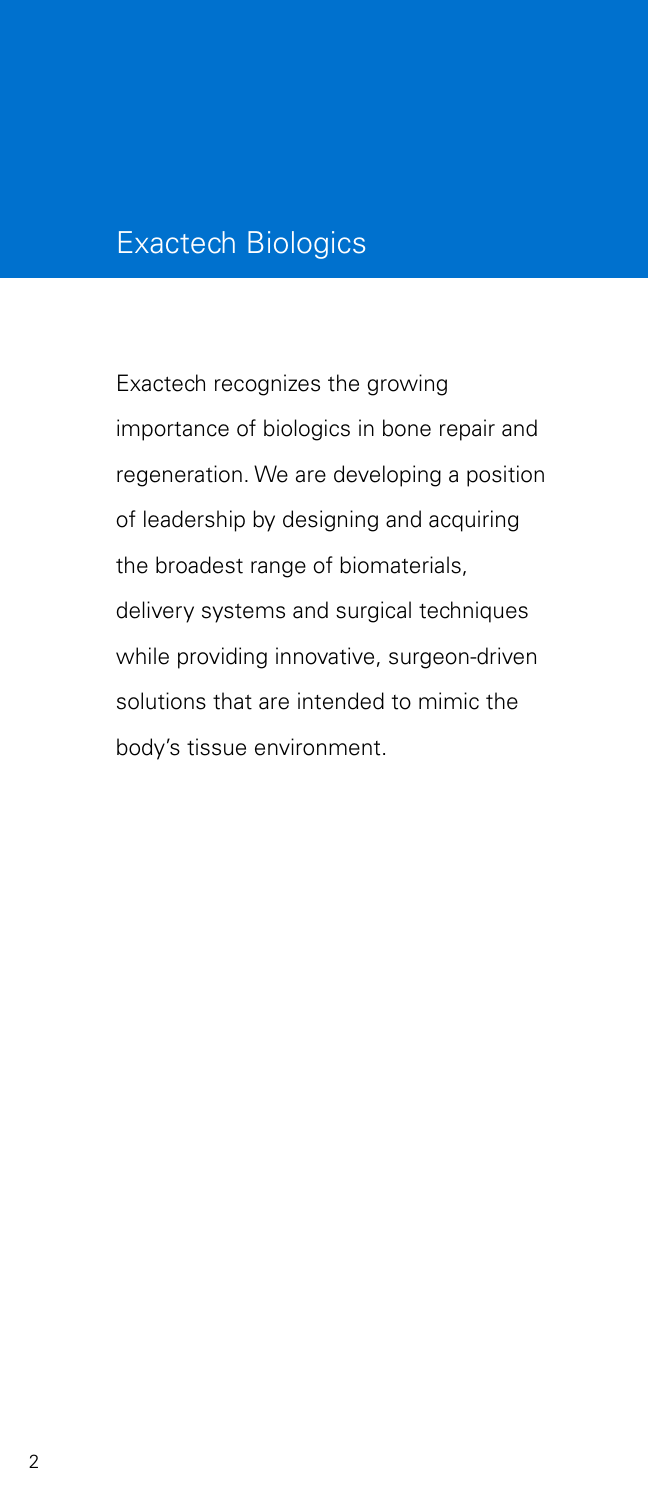Biologics Materials

**Allograft DBM**



**Allograft DBM +CCC**

**Opteform** Optecure®+ccc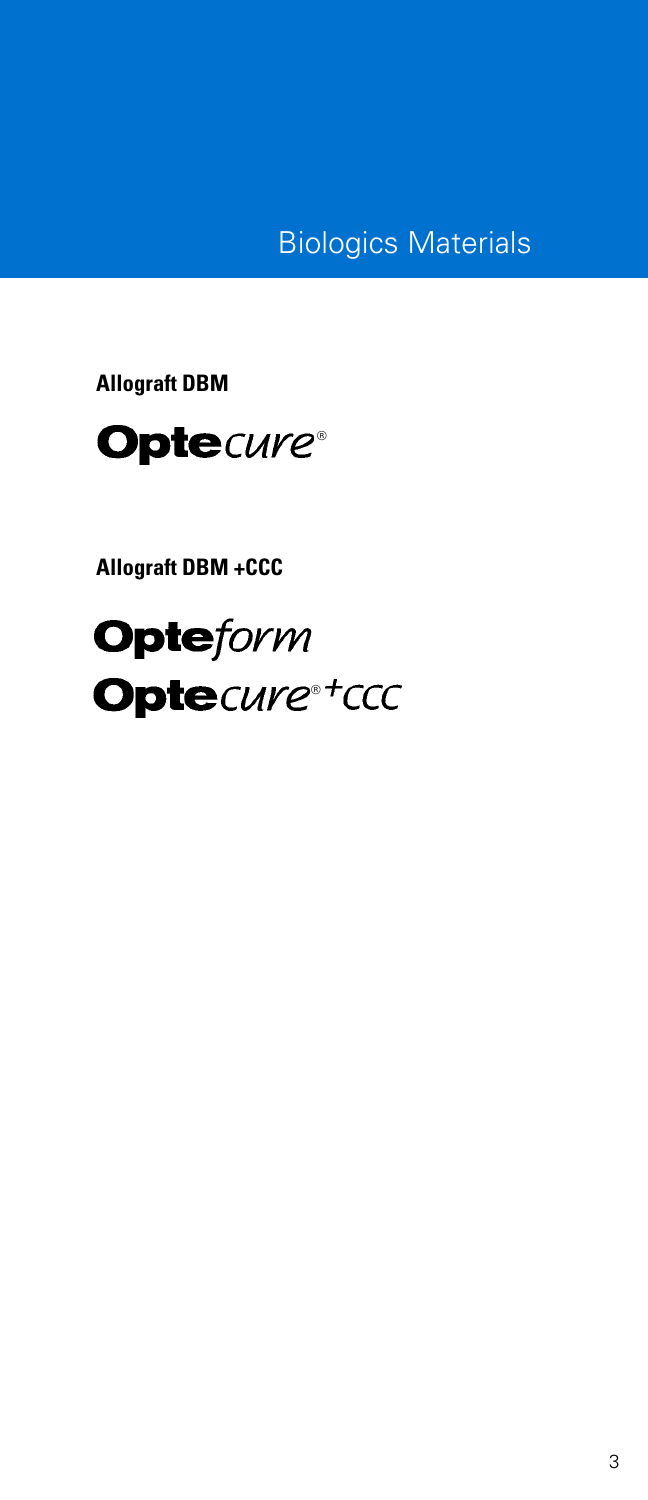## **Table of Contents**

| The Tissue Bank Defined 5       |
|---------------------------------|
| Food and Drug Administration  6 |
|                                 |
| Exactech Tissue Standards  9    |
| Material Design Criteria 13     |
| Osteoinductive Testing 14       |
| <b>100 Percent Inductivity</b>  |
| <b>DBM Concentration 18</b>     |
| <b>Providing an Effective</b>   |
| 510(k) Clearance Information 20 |
|                                 |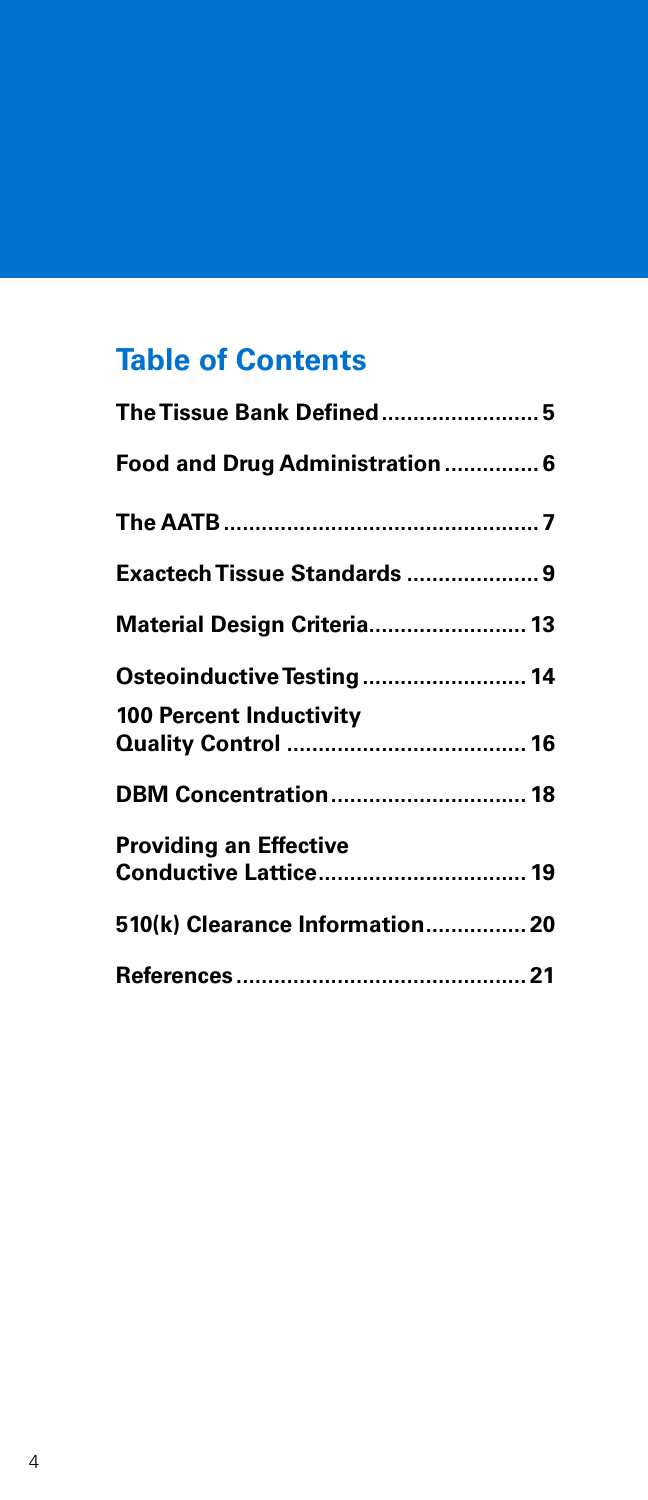### The Tissue Bank Defined

#### **The Tissue Bank**

To promote successful surgical outcomes, surgeons may rely on biomedical tissues or human tissues and organs for transplantation. These donated tissues are readied for implantation at tissue banks. Since 1993, any human tissue intended for transplantation has been regulated by the Food and Drug Administration (FDA).<sup>1-3</sup>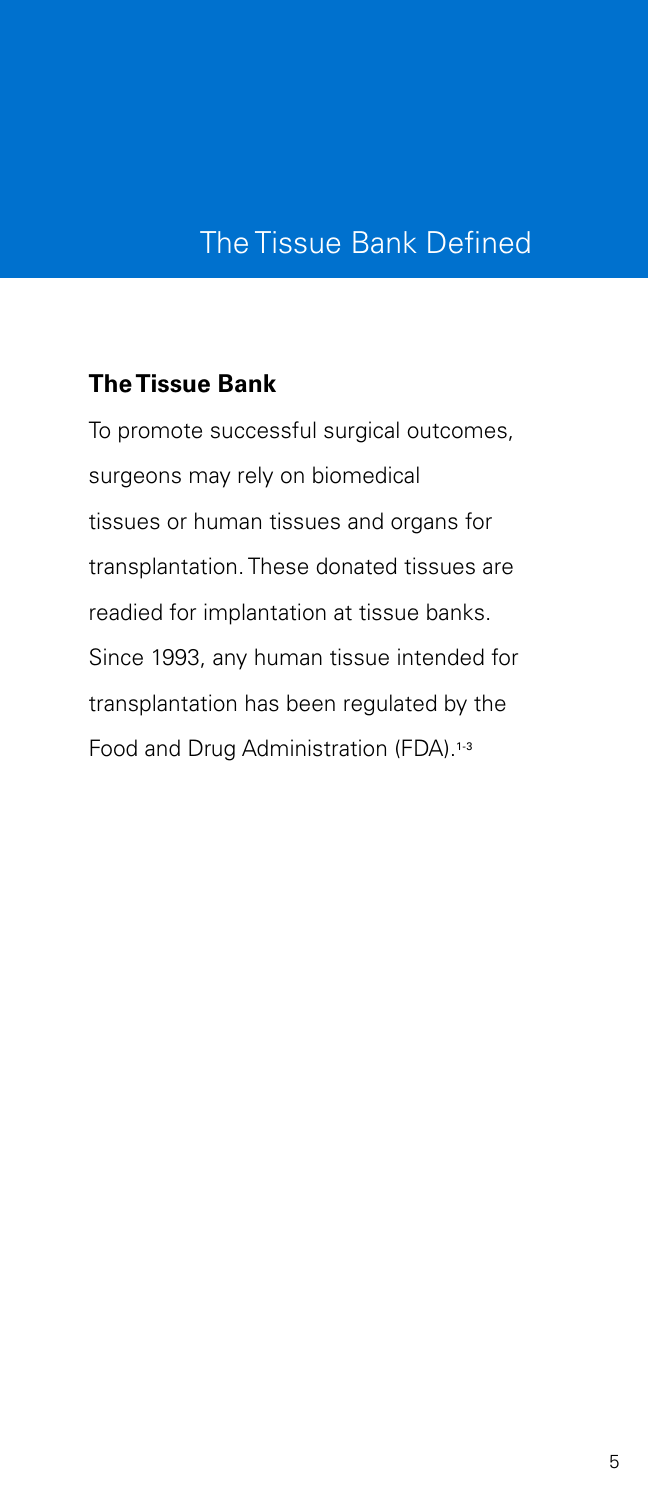### Food and Drug Administration

The FDA maintains the final rule for transplantable tissue, the Current Good Tissue Practice for Human Cell, Tissue and Cellular and Tissue-Based Product Establishments (HCT/P), Inspection and Enforcement. These mandatory practices either directly prevent the introduction, transmission or spread of communicable diseases, or support such a requirement. All establishments that manufacture HCT/P must comply with the Current Good Tissue Practice (CGTP) Guidelines.

The Federal recommendations for Tissue Processing Standards are detailed and extensive. These standards require that tissue banks design a quality program to maintain procedures for the following functions: 4,5

- **Recovery**
- Donor screening
- Donor testing
- **Exclusion criteria**
- **Material** processing
- These actions are intended to improve protection of the public health while keeping regulatory burden to a minimum, which in turn would encourage significant innovation.

All tissue banks must comply with these standards and are subject to:

- **Audits**
- **Inspections**
- **Enforcements**
- **Storage**
- Labeling
- Packaging
- Distribution
	- Quality program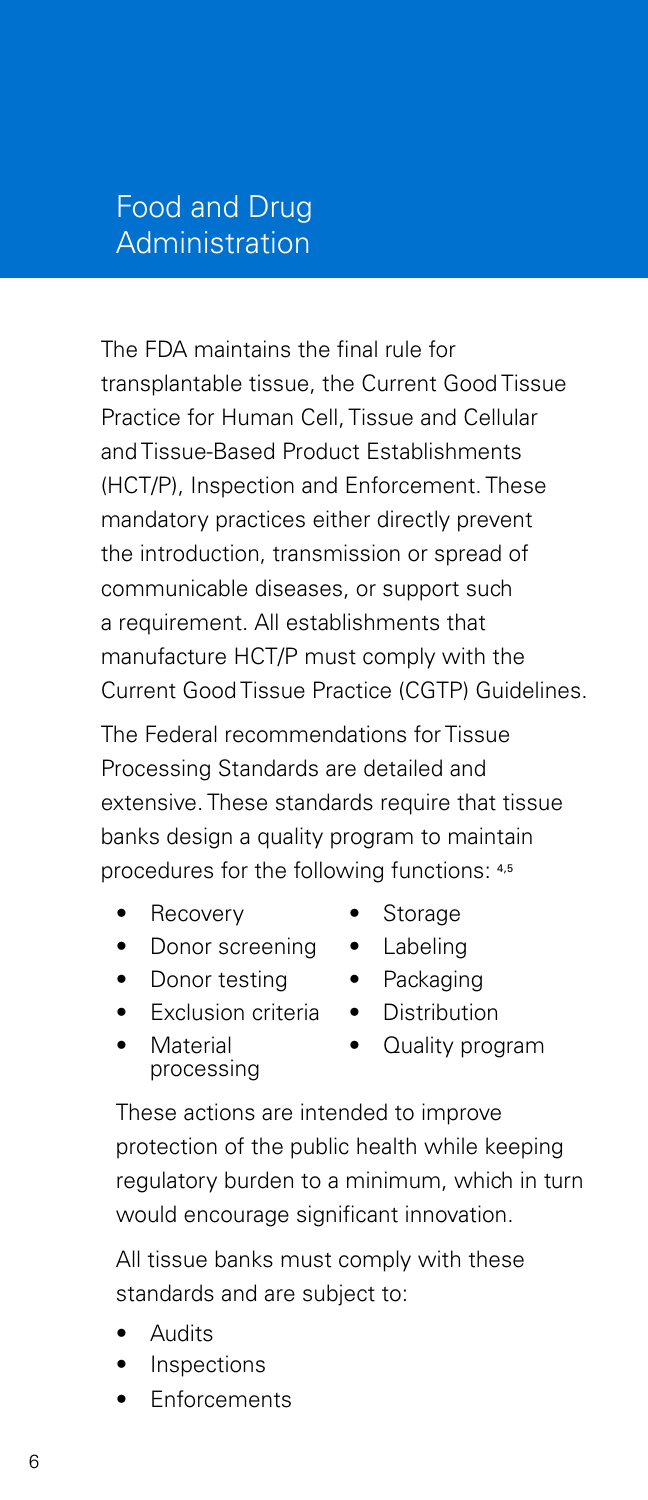## **American Association of Tissue Banks**

- Non-Profit Professional Organization
- Tax-exempt status as a Scientific and Educational Organization
- Founded in 1976 by the same medical and research professionals who started the nation's first tissue bank in 1949, the US Navy Tissue Bank.

#### **Purpose and Mission**<sup>1,2</sup>

The AATB is dedicated to ensuring human tissues intended for transplantation are:

- Safe
- Free of infectious disease
- Available in quantities sufficient to meet national needs

The AATB has published the only authoritative industry standard for tissue banks since 1984.

### **AATB Programs**

Voluntary Accreditation Program

- Offered since 1986
- Ensures that tissue banking activities are performed in a professional manner
- Maintains compliance with Tissue Processing standards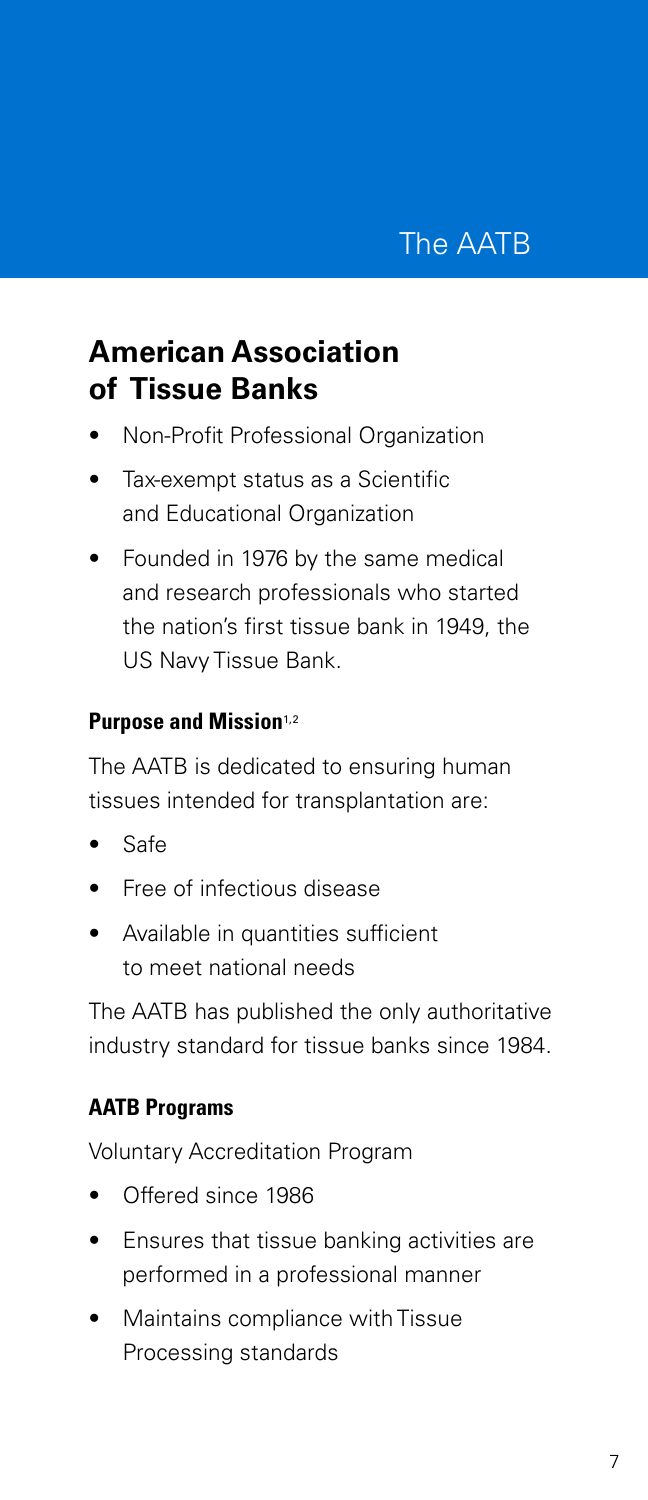## The AATB

#### **Certification Program**1,2

- Initiated in 1987
- Membership includes:
	- More than 1,100 individuals
	- 3,000 Certified Tissue Bank Specialists (CTBS) worldwide
	- 1,800 active and certified members
- More than 100 accredited tissue banks in US and Canada
	- Banks recover tissue from more than 25,000 donors and distribute in excess of 2 million allografts for transplant annually (2007).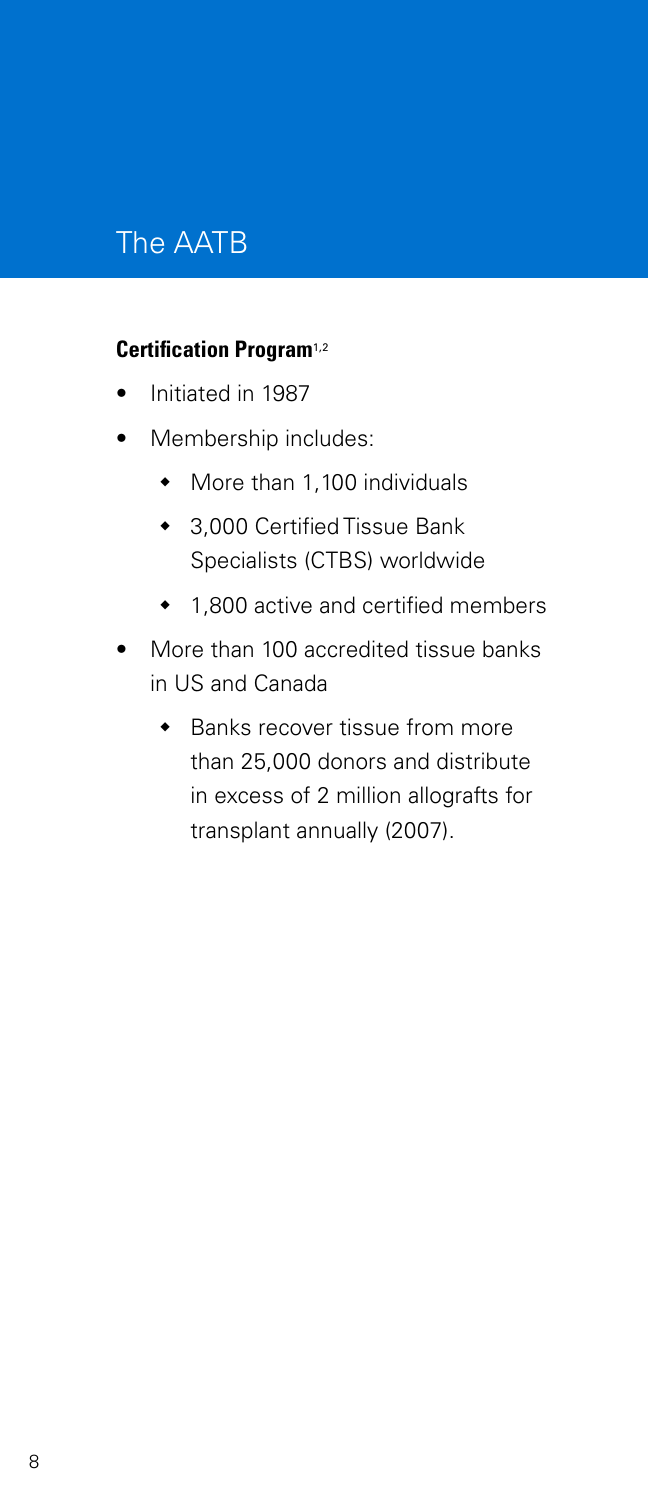Exactech donor tissue is obtained from AATB accredited tissue banks. Donor suitability is determined in accordance with AATB standards and FDA regulations.

Exactech's primary goal is to ensure patient safety. To fulfill this goal, Exactech employs stringent tissue testing to significantly diminish the potential for disease transmission. These redundant safeguards provide the highest level of confidence that patients will receive safe, high-quality tissue. The safety of tissue is contingent on donor screening, testing and tissue preparation.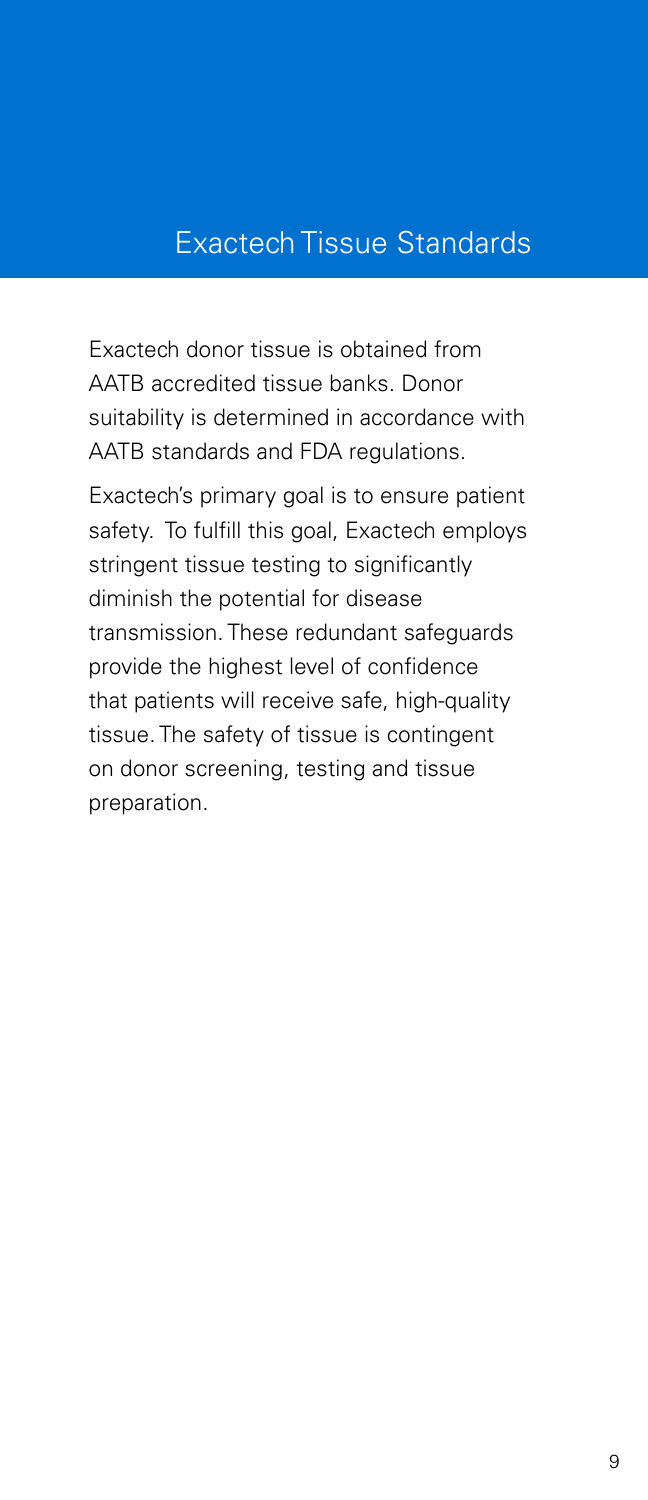#### **Donor Screening and Testing**

After consent for donation is obtained, potential donors are screened for risk factors associated with infectious diseases and medical conditions. This screening includes physical evaluation of the donor, an interview with a person who knew the donor, review of available medical records and review of autopsy findings (when applicable).

In accordance with FDA regulations and AATB guidelines, potential donors are tested for the following:

- Hepatitis B Surface Antigen (HBsAg)
- Total antibody to Hepatitis B core antigen (anti-HBc-total meaning IgG and IgM)
- Human Immunodeficiency Virus antibody (anti-HIV-1 and anti-HIV-2)
- Nucleic acid test (NAT) for HIV-1
- Human T-lymphotrophic virus type I and II antibody (anti-HTLV-I and anti-HTLV-II)
- Antibody to Hepatitis C Virus (HCV)
- Nucleic acid test (NAT) for HCV
- Rapid Plasma Reagin or Serological Tests for Syphilis

If the potential donor tests positive for any of the above conditions, then he or she is excluded from donation.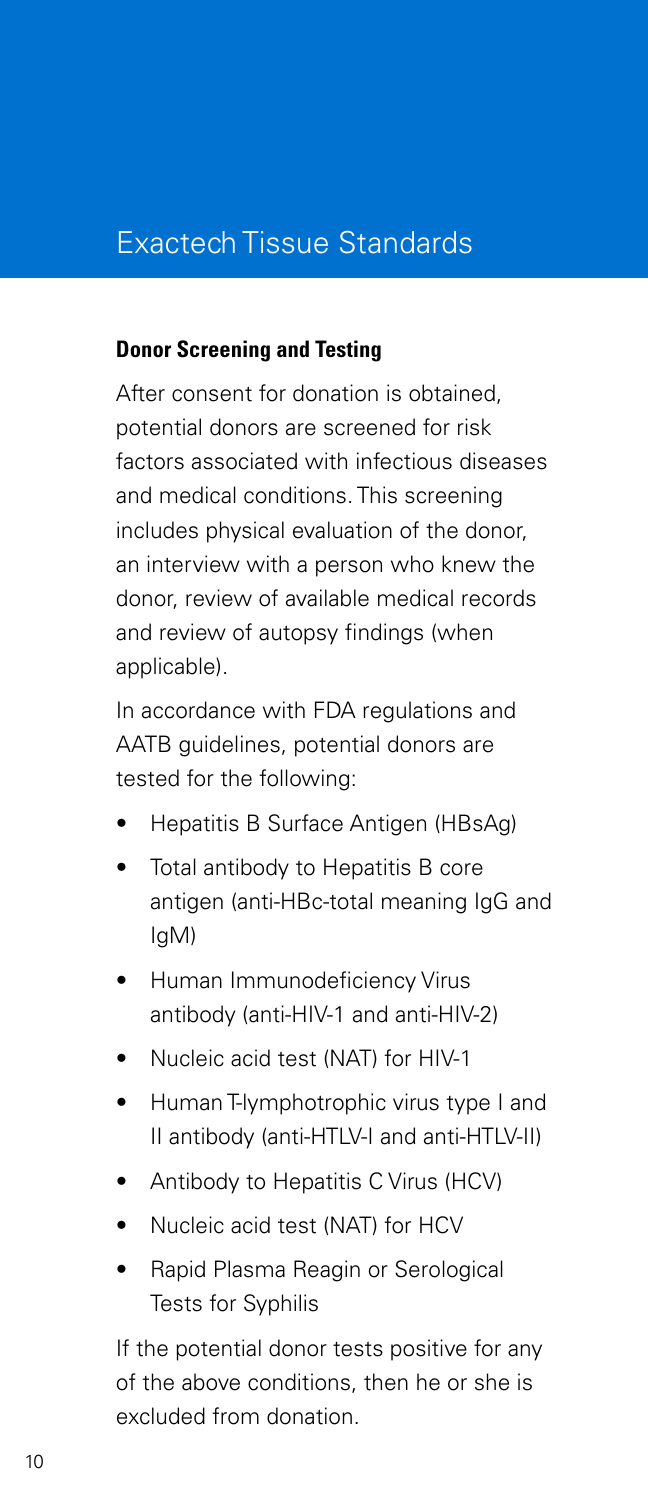In addition to the general exclusion criteria, the following medical conditions shall also preclude musculoskeletal tissue donation:

- Rheumatoid arthritis
- Systemic lupus erythematosus
- Polyarteritis nodosa
- **Sarcoidosis**
- Clinically significant metabolic bone disease

#### **Processing**

Exactech's allograft is processed using aseptic techniques that guard against contamination. Additionally, Exactech's allograft is produced using processes demonstrated to reduce viral contamination.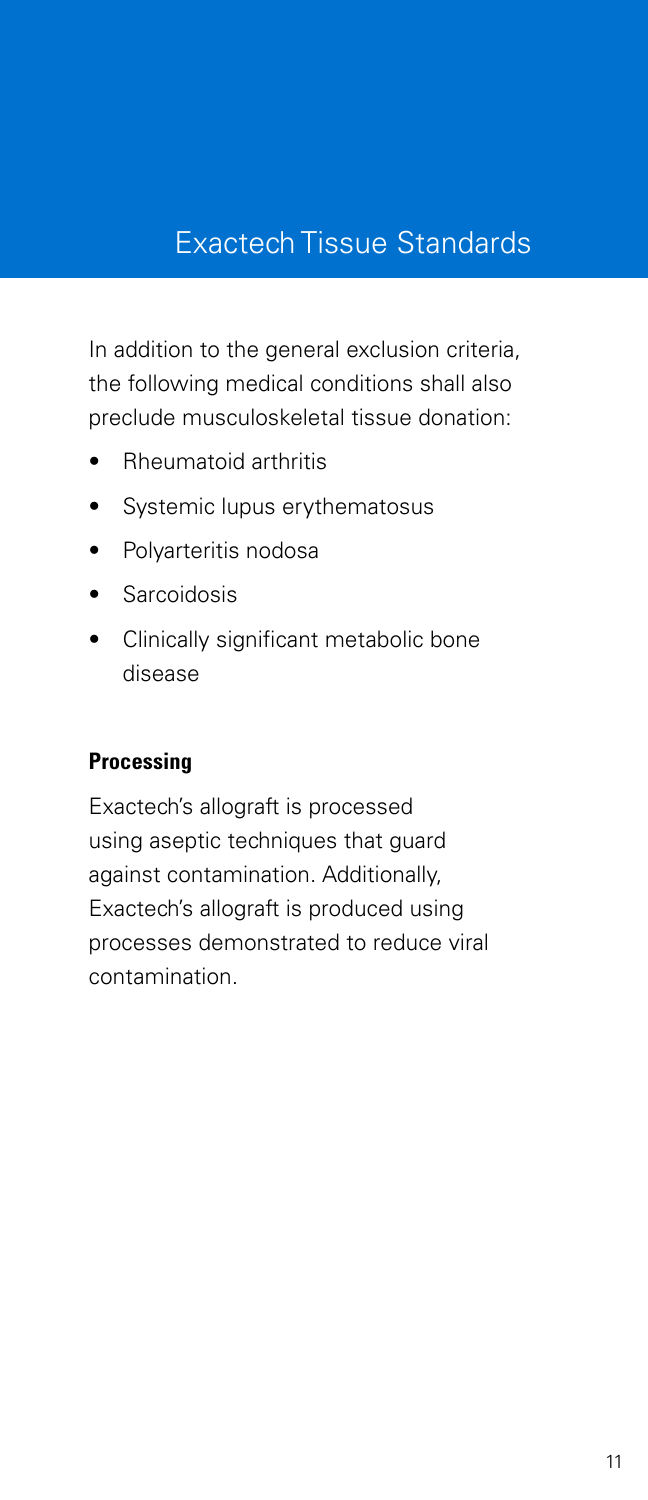## **Exactech Registration**

- Tissue Bank License in all required states including:
	- California
	- Florida
	- Maryland
	- New York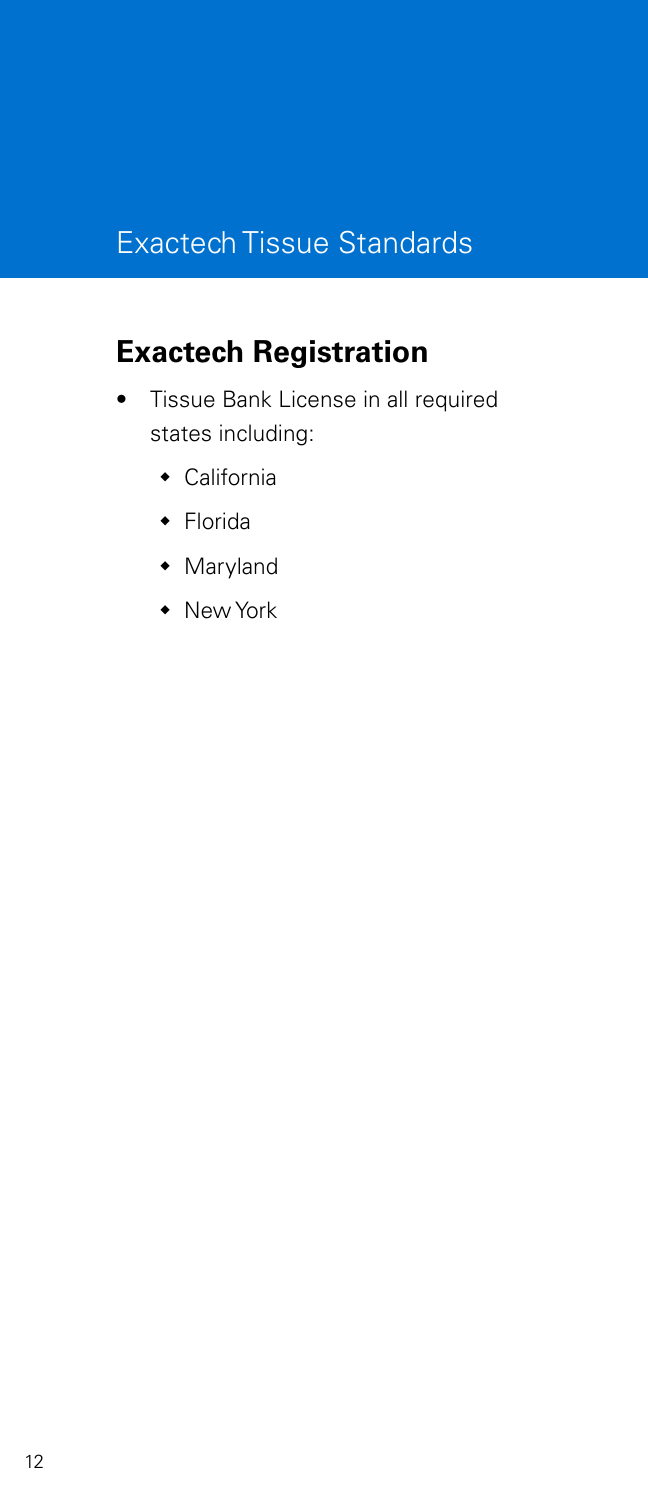## Material Design Criteria

Biologic materials should provide for the greatest potential of new bone formation with unyielding safety assurances. Exactech materials are engineered with:

- Scientific design rationales
- DBM concentration studies<sup>6</sup>
- Clinically utilized constituents
- Unique flexibility
- Superb handling characteristics
- Carrier technologies that resist migration<sup>6</sup>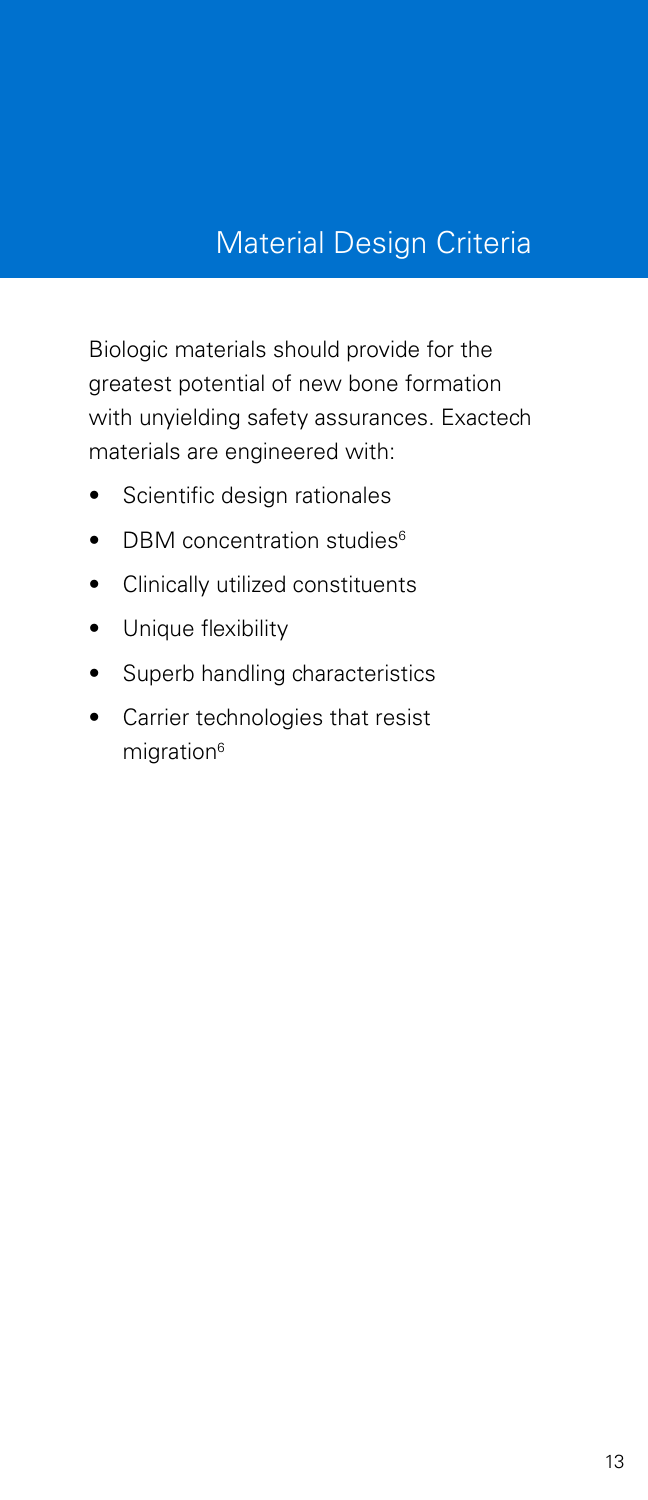### Osteoinductive Testing

Osteoinduction is typically associated with the presence of growth factors within the graft material. Since demineralized bone matrix contains the cocktail of naturally occurring Bone Morphogenetic Proteins, it is the principal component to provide for the osteoinductive element in natural human bone allografts.

### **Preserving the Proteins in DBM**

Preserving the biologics function of bone proteins while reducing the potential for disease transmission is a delicate balance. To ensure that Exactech provides only viable materials, every lot of DBM is screened for osteoinductive potential through in-vivo testing of the formulated product. Exactech allografts are delivered lyophilized to ensure the bone-forming proteins do not denature during storage.

### **Testing for Osteoinductive Potential**

Using the modified Urist model to verify osteoinductive potential, the bone graft material is prepared and implanted in an athymic nude mouse. Later, the bony ossicle is explanted and observed through histology and scored for endochondral bone formation. Findings from the animal model are not necessarily predictive of human clinical results.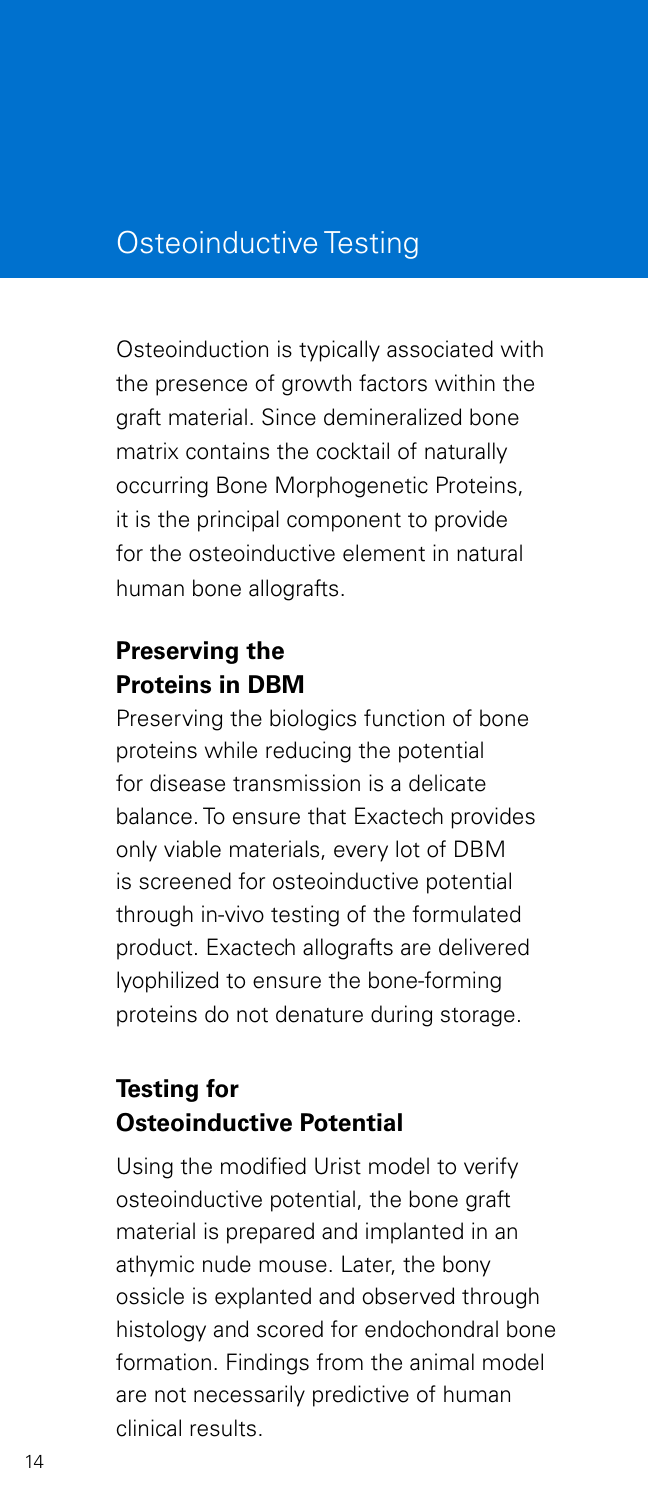### **The In-Vivo Process**

### **STEP 1**

• Samples from every donor lot are formulated with the carrier and tested for osteoinductive potential post processing.

#### **STEP 2**

• In-vivo implantation in a heterotopic site in athymic nude mouse.

#### **STEP 3**

• Explants are evaluated histologically for new bone formation.

#### **STEP 4**

Stringent bone growth requirements must be met.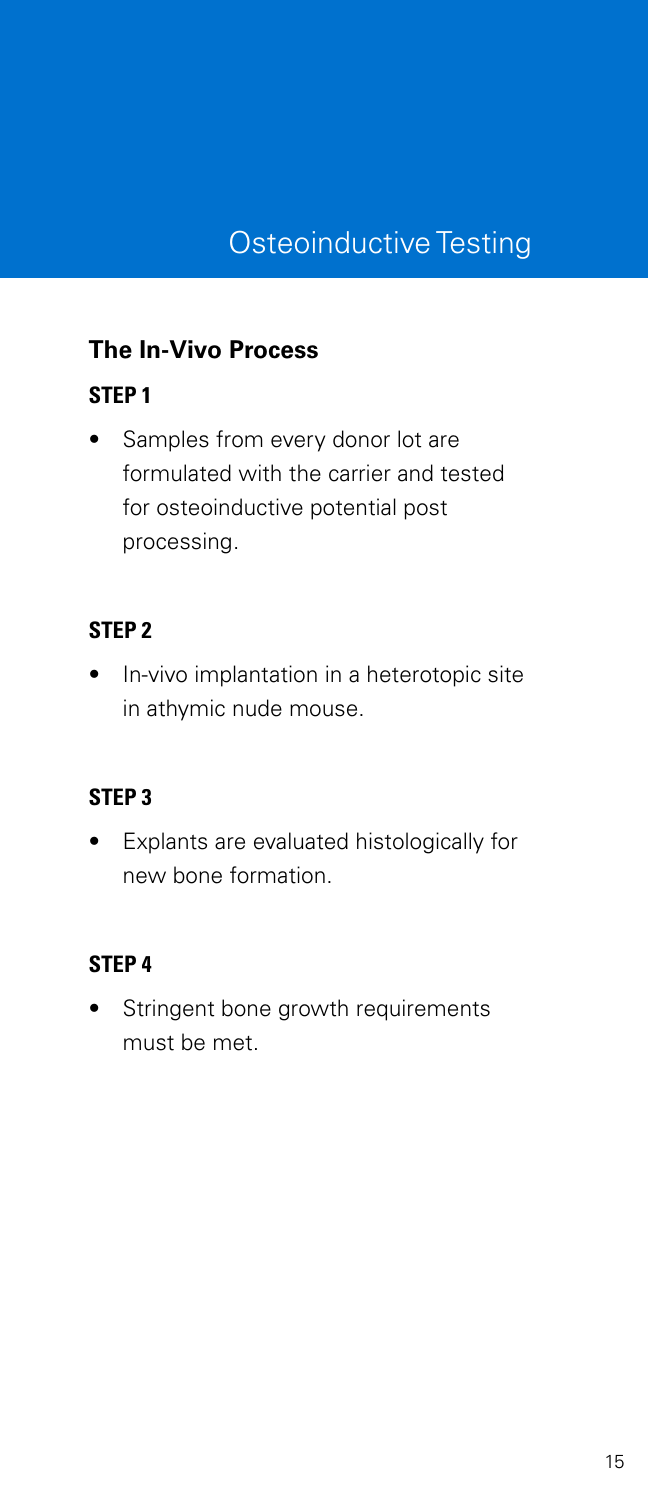## 100 Percent Inductivity Quality Control

Some DBM does not induce new bone formation and will be excluded from Exactech bone graft materials.



The ossicle is explanted and evaluated according to established criteria for new bone formation.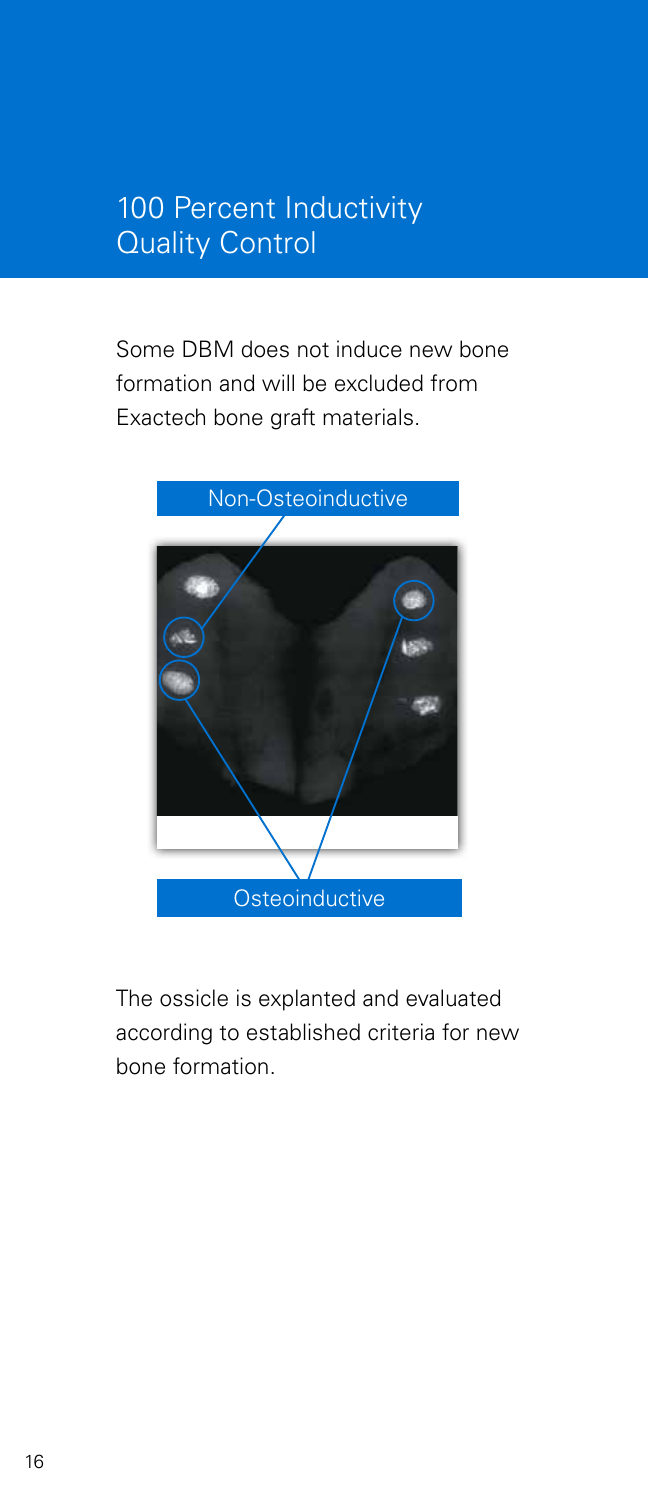## 100 Percent Inductivity Quality Control

#### **Inductive DBM**



- New bone deposition
- **Active** osteocytes (mature osteoblasts)
- Organized bone marrow
- Minimal cellular infiltrate

#### **Non-Inductive DBM**

(Inflammatory Response)



- Giant cells/ osteoclasts (bone resorbing cells)
- Varying levels of fibrosis
- Dense cellular infiltrate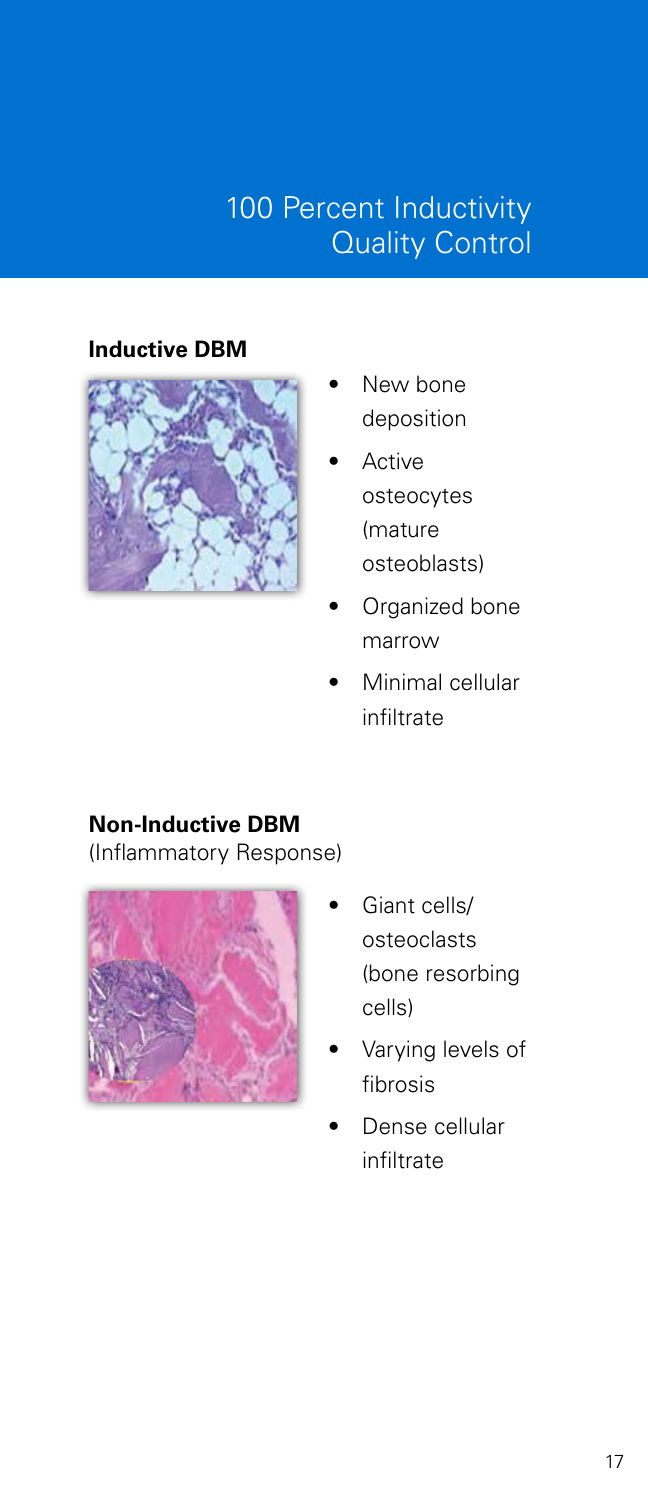### DBM Concentration

DBM concentration (dose) may be the single, most critical engineering variable in bone graft material design. The study, using DBM formulated with a hydrogel carrier, demonstrated optimum new bone formation dependency at specific DBM concentration.<sup>6</sup>

#### **Osteoinduction Potential as Compared to the Positive DBM Control Alone -Resorbable Hydrogel Carrier**



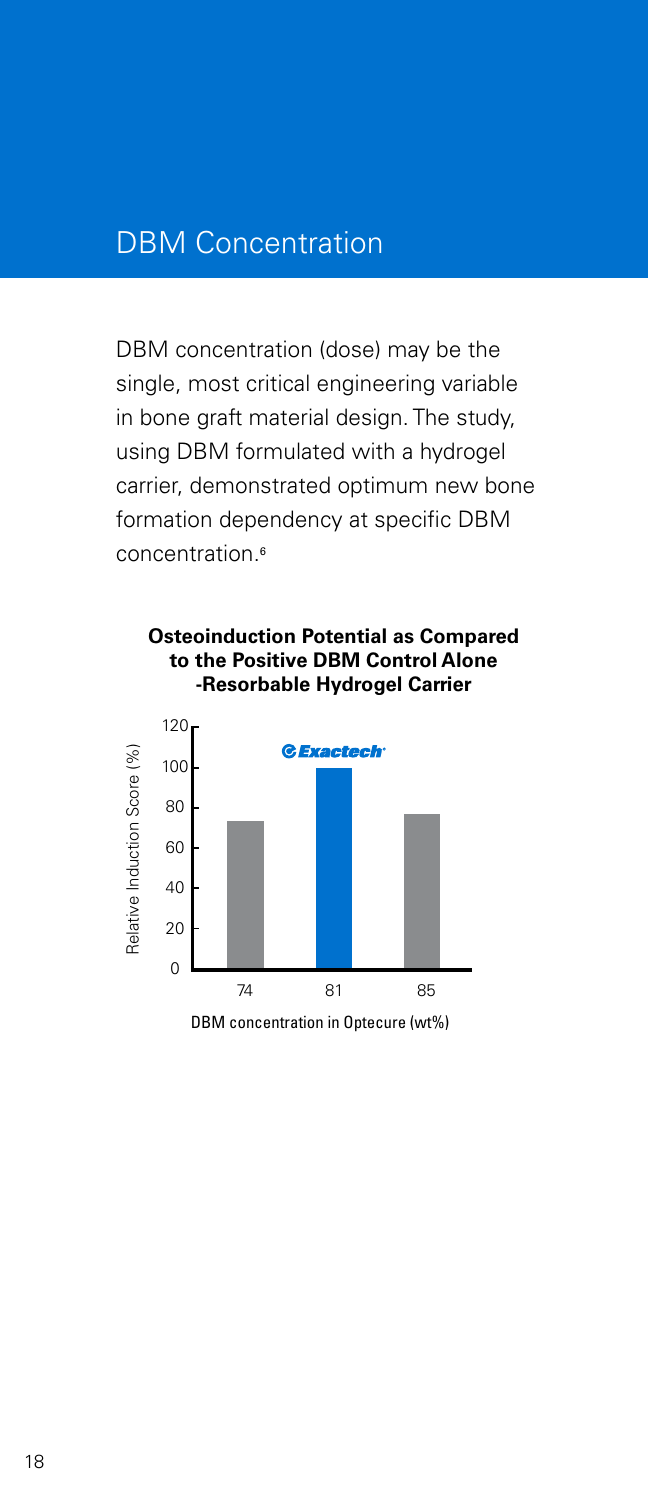# Providing an Effective Conductive Lattice

Osteoconductive properties are determined by the presence of a scaffold that is an effective three-dimensional lattice intended for mechanical load sharing and a structure for new bone cells to migrate on and through.

- Cancellous bone provides a favorable porous environment for bone cell migration and attachment.
- Cortical bone provides integrity and load-sharing properties.<sup>7</sup>

#### **Exactech designed inductive DBM materials that offer an optimized conductive lattice, which includes:**

- A high content of cortical and cancellous bone chips that promotes remodeling of the allograft
- A porous cancellous bone for vascularization
- Specifically sized bone chips that are intended to facilitate conversion to host bone as the bone remodels.<sup>6</sup>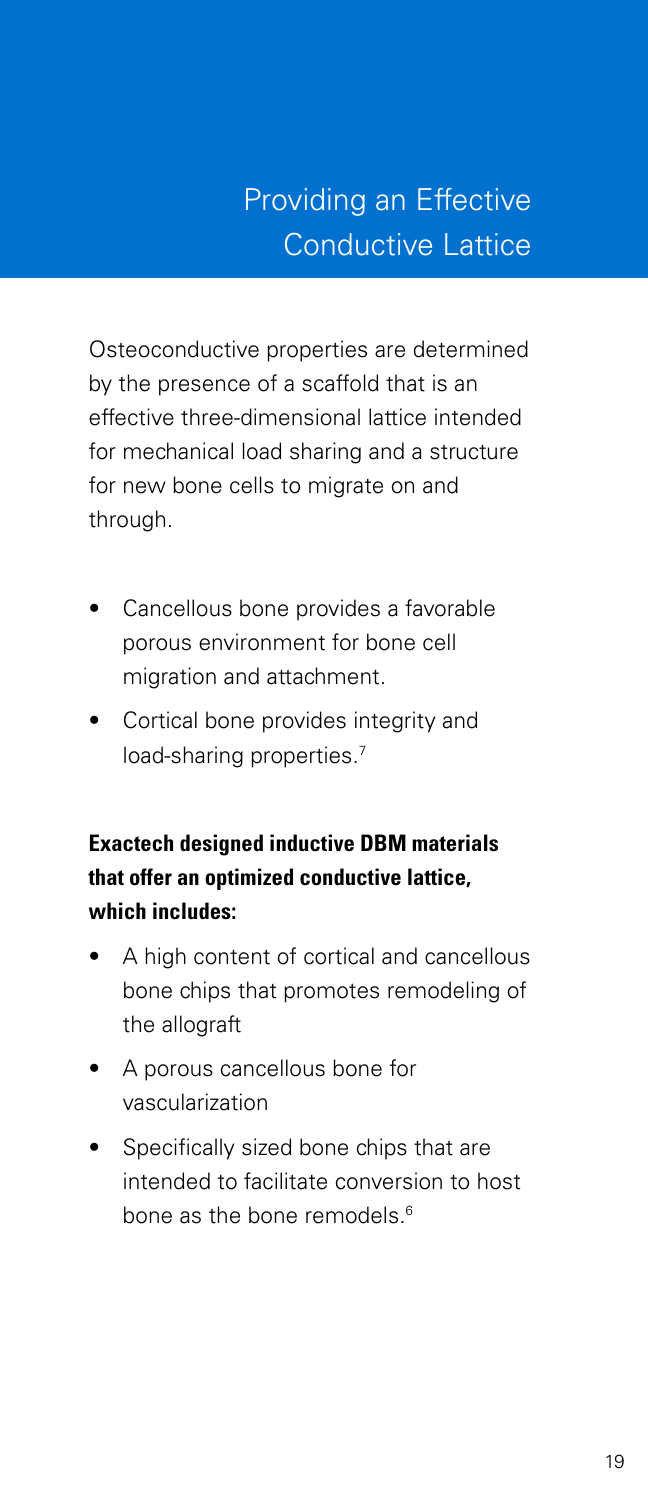## 510(k) Clearance Information

These bone grafting products are classified by the FDA as medical devices and must achieve 510(k) clearance status prior to marketing in the US.

These medical devices may be cleared as bone void fillers, bone graft extenders or bone graft substitutes for use in the extremities, pelvis, spine or any combination.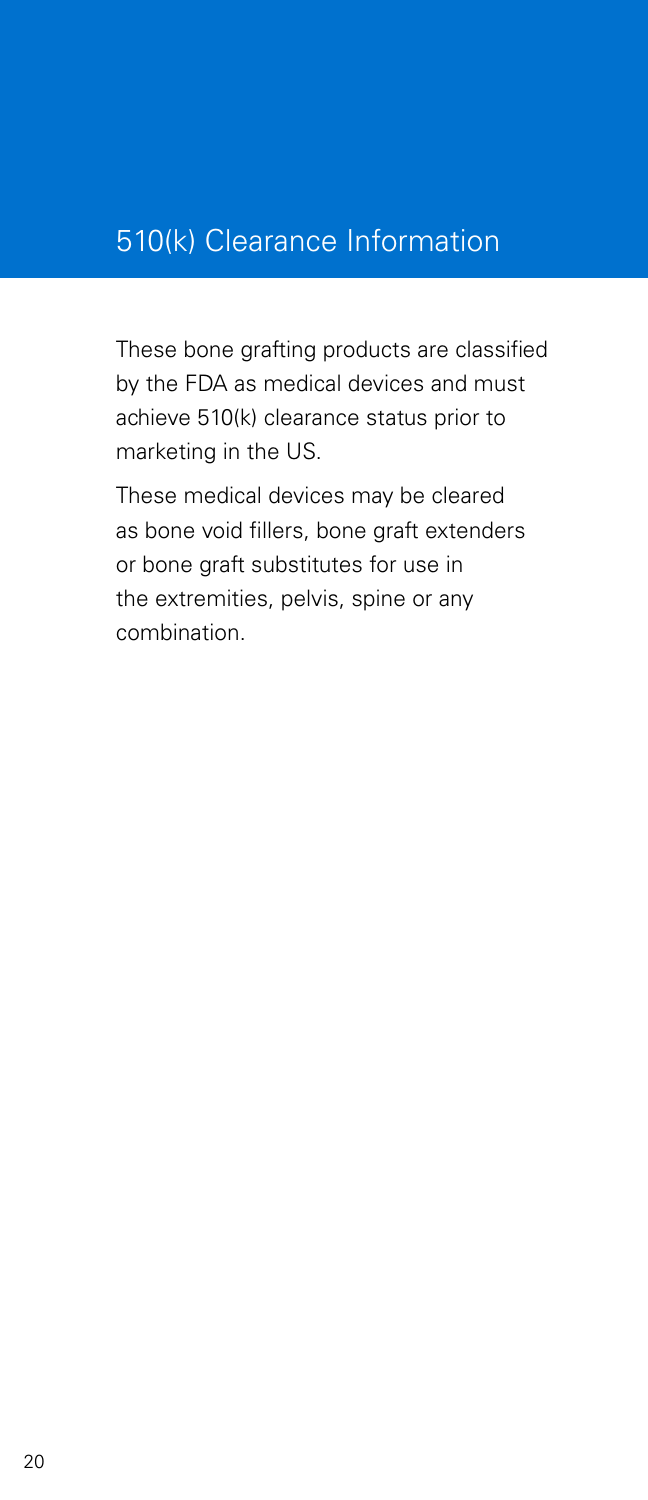- 1. **Brubaker S.** AATB Perspective. Tissue-Based Products Workshop; 2007 May 13; Maryland. Maryland: The United States Pharmacopeia; 2007. 30 p.
- 2. The American Association of Tissue Banks. Retrieved January 26, 2009 from http://www.aatb.org.
- 3. Center for Disease Control and Prevention. Updated September 2006. Division of Health Care Quality Promotion (DHQP). http://www.cdc.gov/ncidod/dhqp/ tissueTransplantsFAQ.html.
- 4. "Guidance for Industry." U.S. Food and Drug Administration. Retrieved September 2006 from http://www.fda.gov/cber/gdlns/ cgtpmanuf.htm.
- 5. "Tissue Guidances, Rules and Related Documents." U.S. Food and Drug Administration. Retrieved January 16, 2009 from http://www. fda.gov/cber/tissue/docs.htm.
- 6. Data on file at Exactech.
- 7. **Thacker, M, et al.** (2019, September 24). 12 Orthoses in orthopedic care and trauma. ScienceDirect.com | Science, Health and Medical Journals, Full Text Articles and Books. https://www.sciencedirect. com/sdfe/pdf/download/eid/3-s2.0-B978032360913500012X/firstpage-pdf